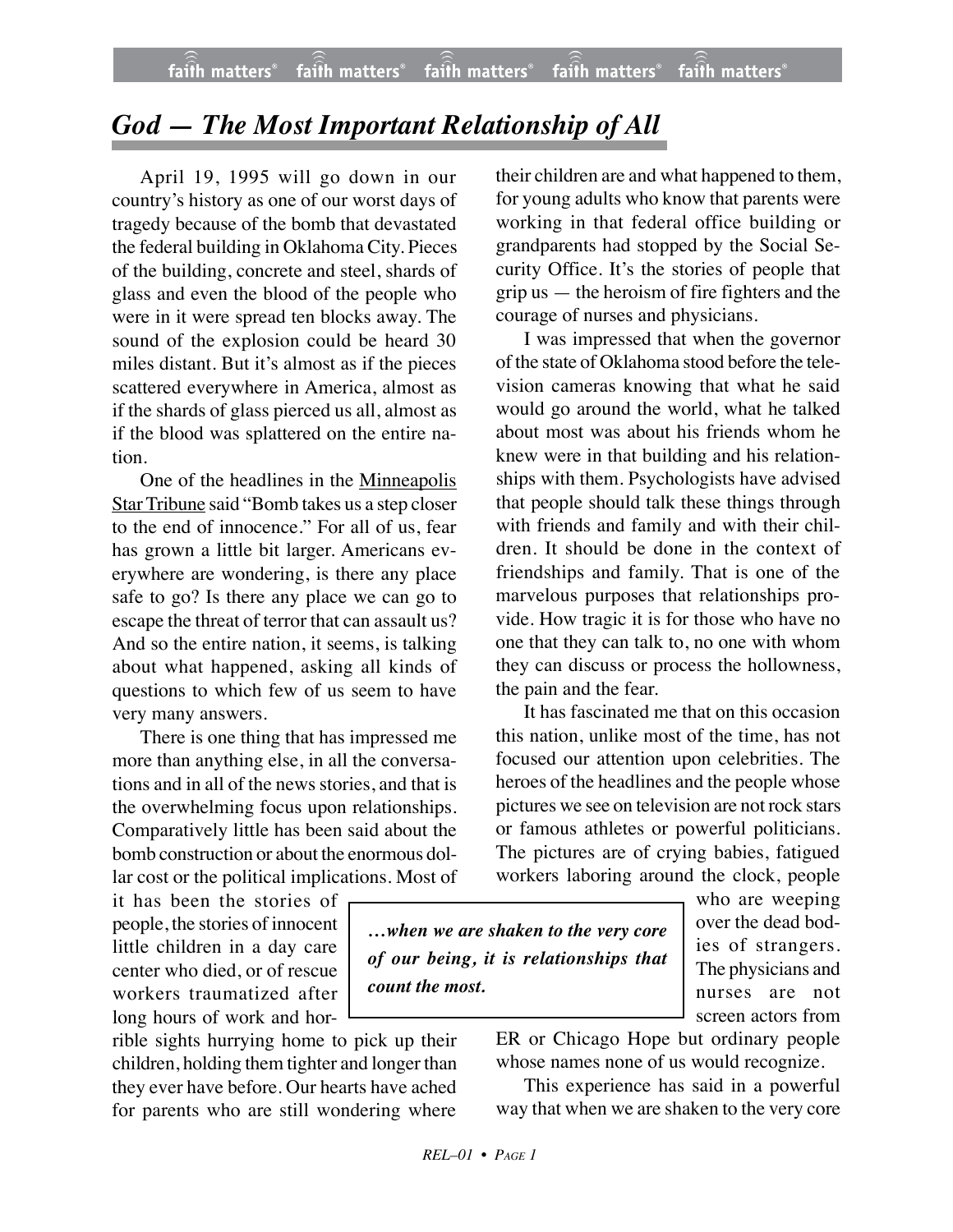of our being, it is relationships that count the most — not how old we are, not how good looking, not how famous and powerful, not any of the things that so often seem to be so all-important in our society. It is relationships. If life's most important relationships are good it seems that nothing else really matters and that we are able to endure the worst of tragedies. If life's most important relationships are bad — if they are hostile or broken then we can have the best of health, wealth, power and fame and somehow it's not good enough.

Of all of the relationships that we have, which is most important? Is it not our relationship with God? For if it is good, everything else is better. If it is bad, nothing else is ever quite right. The reason for that is both profound and simple.

The reason our relationship to God is most important is because we were created for our relationship to him — it is the way we were made. We were designed that way. The first page of the Bible explains that God created us in his image. That means that we are like God in terms of intelligence and emotion, and

that we have souls that live forever. But it is more than that. It means that when God made us he designed us to have a good relationship with

him. It is the way we were meant to be.

It's not just that we were created to be like God; we were created for God. Colossians 1:16 says that "all things were created by him and for him." It's like the eyeglasses that we wear. My prescription was made uniquely to compensate for my astigmatism, my farsightedness, to recognize that my left eye does not see anywhere near as well as my right eye. Without my glasses, everything is out of focus. I can get a headache if I leave them off

too long, but when I put them on everything comes into focus and I feel much better. On the other hand, if you pick up my glasses and wear them, everything will be out of focus and you'll probably get a headache from wearing my prescription.

God created every one of us to fit with him, to match — a custom fit. Without God, life is like a migraine. Without him we are pretty much useless. Without him we cannot make much sense out of all that happens around us. But when we have a right relationship with God even the worst of things can turn to good things. When we have that supernatural custom fit with God then that affects all the other relationships of life. If we have a wrong relationship with him, then marriage and friendships, job and all the other connections that we make in life are always out of sync, never what they should be.

The problem is that we really don't have a right relationship with God. It's not just that occasionally we're at a distance or that sometimes we have bad feelings that crop us between us and God. No, in fact, it is outright alienation.

*…when we have a right relationship with God even the worst of things can turn to good things.*

God explains that himself in the New Testament in Colossians 1. "You were alienated from God and were en-

emies in your minds because of your evil behavior." God is saying that sin has ruined our relationship with him and because of human misbehavior we have become enemies with God when we should be the very best of friends. Sin is like a disease that we contracted at birth and increasingly act out throughout our lives.

We all understand what an alienated relationship is like. We see a couple very much in love making serious and solemn vows de-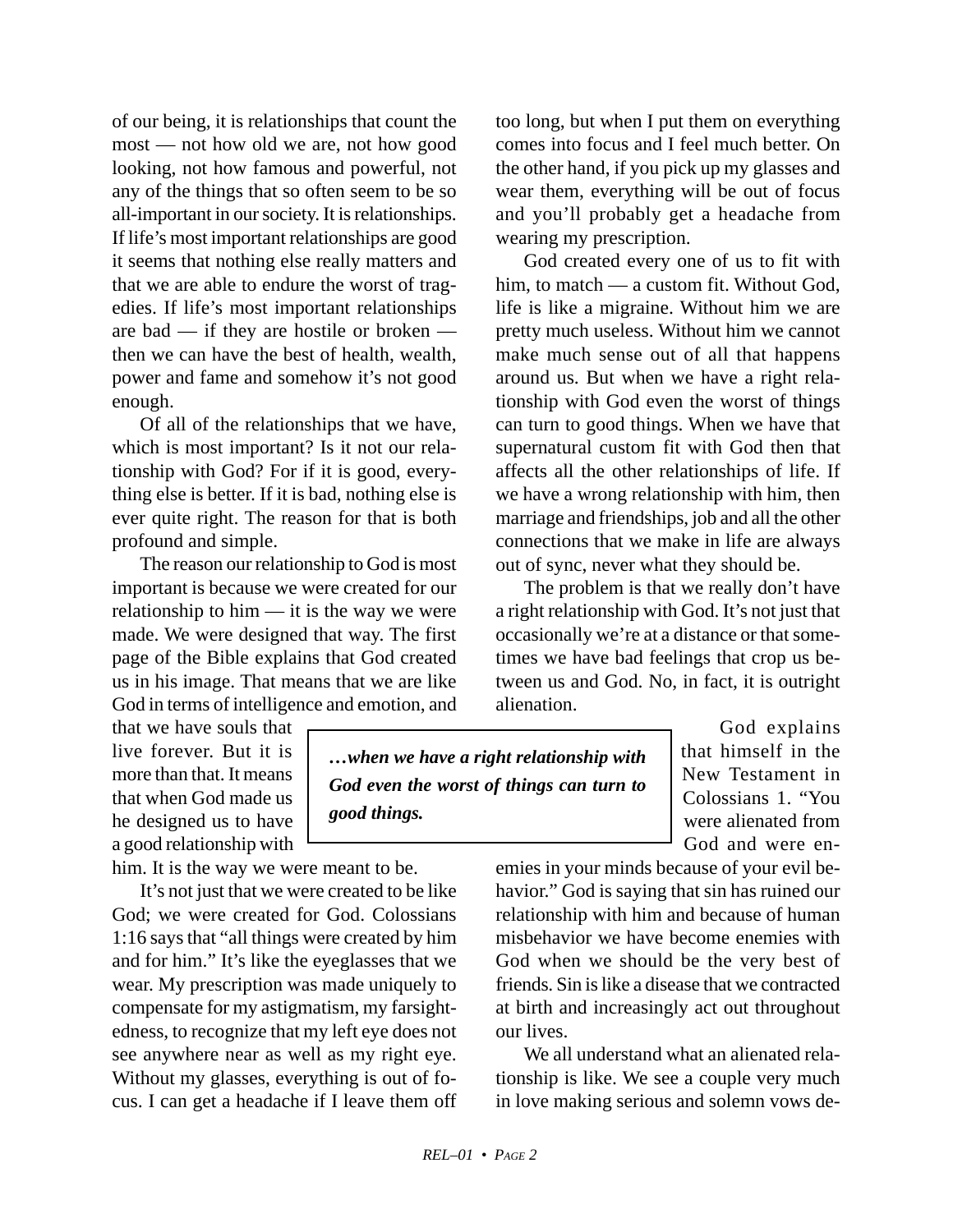claring their love and promising their commitment to each other for a lifetime and then, because of sinful misbehavior, they become the worst of enemies — lovers turned into enemies. Or it is the alienation between people who are the best of friends but then something goes terribly wrong and the best of friends come to hate each other. It's alienation. It's where there once was a closeness between a mother and a daughter that is replaced by harsh animosity and an unwillingness to forgive so that they won't even speak to each other anymore. It's the alienation of relationship between all the American people and

those that perpetrated the bombing in Oklahoma City. That's alienation, there's a hostility that is there.

It is a sad thing

when people who seem meant for each other become alienated. It's a sad thing when something that was so good turns so tragically wrong. But there is no breach of relationship that is quite so sad as for any of us who are created in the image of God — so that everything that makes us who we are is a custom fit to him — to be alienated from our creator. And it is an especially great tragedy when it's not just some theoretical statement in the Bible about humankind but when it's me and you who are alienated from our creator.

Please understand that I am not saying that this kind of alienation with God can happen. I'm saying that it has happened. It has happened to all of us. Our whole human race went down together. We are all alienated from God. We were born with a bad relationship to him and unless it is fixed, we are doomed to disaster and we will never benefit from what is clearly meant to be the best possible relationship of life.

The only remedy for alienation between

people is reconciliation. Reconciliation is putting a relationship back the way it is supposed to be. It is turning enemies into friends.

One of the delights and one of the heartbreaks of being a pastor is watching what happens to peoples' relationships. I've performed the wedding ceremony for couples who seemed meant for each other, yet later that relationship crumbles to the point that there are court orders to keep them apart. It's tragic to see that happen to a relationship. I've also seen reconciliations where two people reach out to one another and deal with their differences and bridge the gap. There aren't words

> to describe the thrill of remarrying couples like that. To hear the vows said a second time with a depth and a sincerity and an appreciation that per-

haps they did not have the first time around. And that's what Jesus did for us. Listen

to these words from Colossians 1: 19-22:

*God was pleased to have all his fullness dwell in him (Jesus), and through him to reconcile to himself all things, whether things on earth or things in heaven, by making peace through his blood, shed on the cross.*

*Once you were alienated from God and were enemies in your minds because of your evil behavior. But now he has reconciled you by Christ's physical body through death to present you holy in his sight, without blemish and free from accusation.*

When Jesus died on the cross, he reached out to alienated us in order to make us friends with God. It's marvelous! But it takes two to make a reconciliation work. We have to be willing to become friends with God. We must accept God's love. We must accept Christ's death. We must accept our own forgiveness.

*When Jesus died on the cross, he reached out to alienated us in order to make us*

*friends with God.*